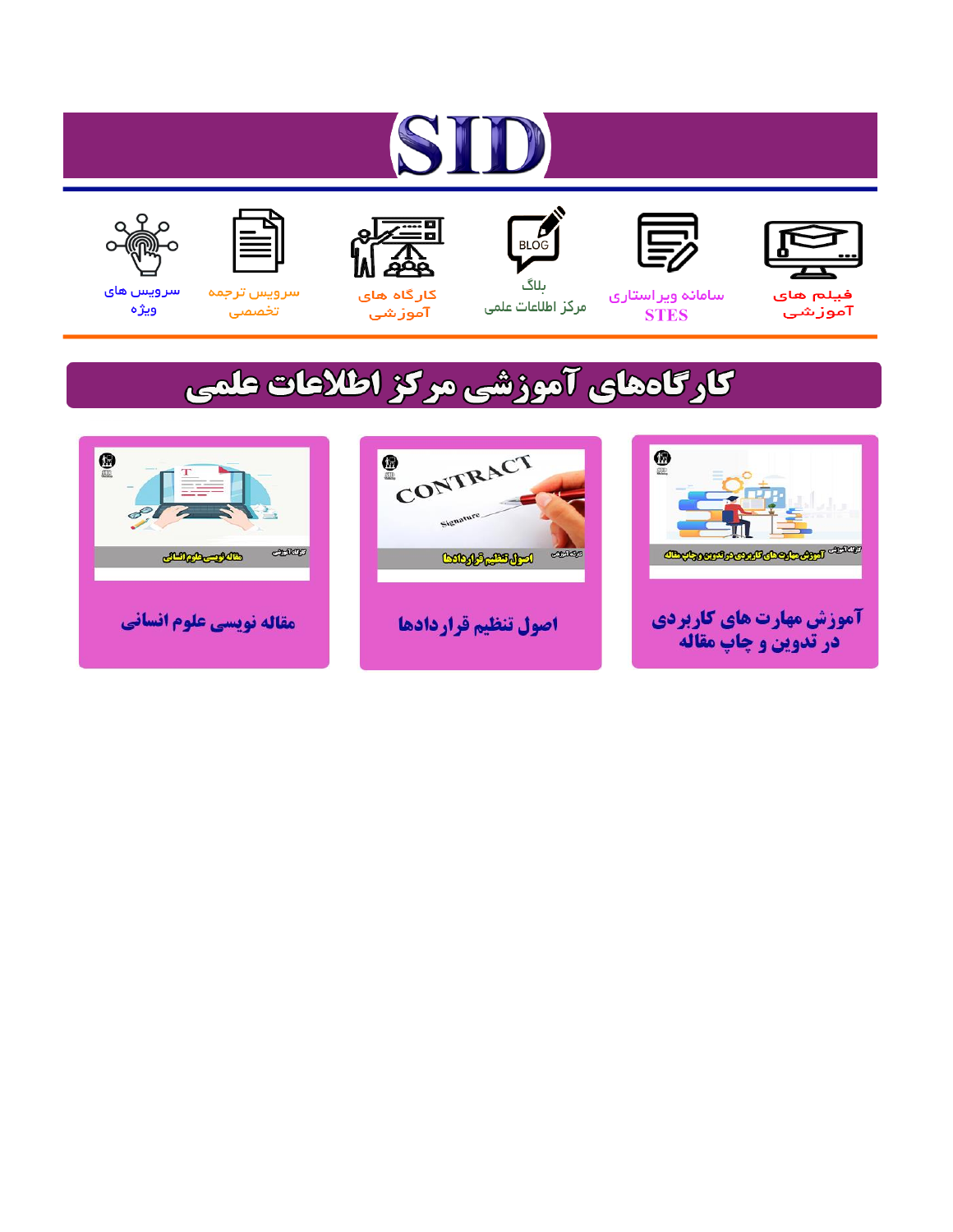#### **Narrative Analysis of the Novel,** *the Beggar***, by Naguib Mahfouz**

**Kamal Baghjeri<sup>1</sup>**

**Assistant Professor of Arabic Language and Literature,Farabi College of University of Tehran, Tehran, Iran Ali Bashiri**

**Assistant Professor of Arabic Language and Literature, University of Kashan, Kashan, Iran**

*Received 4 August 2014 Accepted 20 May 2015*

#### **Extended Abstract 1- Introduction**

The present article is a narrative reading of the novel, *The Beggar*, by Naguib Mahfouz. The main narrative elements of this novel including point of view, focalization, method of presenting dialogues and thoughts, title, description, simile, time (time of narration and commencement of the novel), and place are analyzed. *The Beggar* is one of the masterpieces of Naguib Mahfouz, the eminent Egyptian writer. Usage of modern story writing techniques, polyphony, etc., have turned this novel into a clear reflection of the third stage of Naguib Mahfouz's literary life, mostly considered as philosophical realism or a semi-psychological stage. In this novel, objectivity and realism, as the main characteristics of the first stage of Mahfouz's literary trajectory, are supplanted by subjectivity and abstractionism. Many of Arabic literary analysts and critics have divided Mahfouz's literary life into four different stages: historical stage (1939-1944), critical realism stage (1945- 1957), philosophical realism stage (1961-1967), and finally the stage of return to critical realism (1972 until the end of his life). *The Beggar*, which we aim to analyze here in terms of narration and semiotics, has been penned during Naguib Mahfouz's philosophical-realism stage, a stage which also includes many of his masterpieces such as *the Thief and the Dogs*, *Miramar*, and *Children of Gebelawi*. Many features can be mentioned for this stage, the most salient of which can be the author's digression from objectivity and realism and his inclination toward subjectivity and abstractionism. Although all these important features are discernible in all the novels of philosophical realism stage, undoubtedly, its embodiment and epitome is to be found in *The Beggar*. The present study shows how this crucial feature has emerged in all the elements and narrative techniques of *The Beggar*, including title, narration, time, and place. **Example 16 Alternal Archive Alternal Archive Comparison and the series of the method contracted and the method and through and through and through the present article is a narrative elements of this nevel including point** 

 $\overline{\phantom{a}}$ 

<sup>1</sup> Corresponding Author: shmotoun.arabic@yahoo.com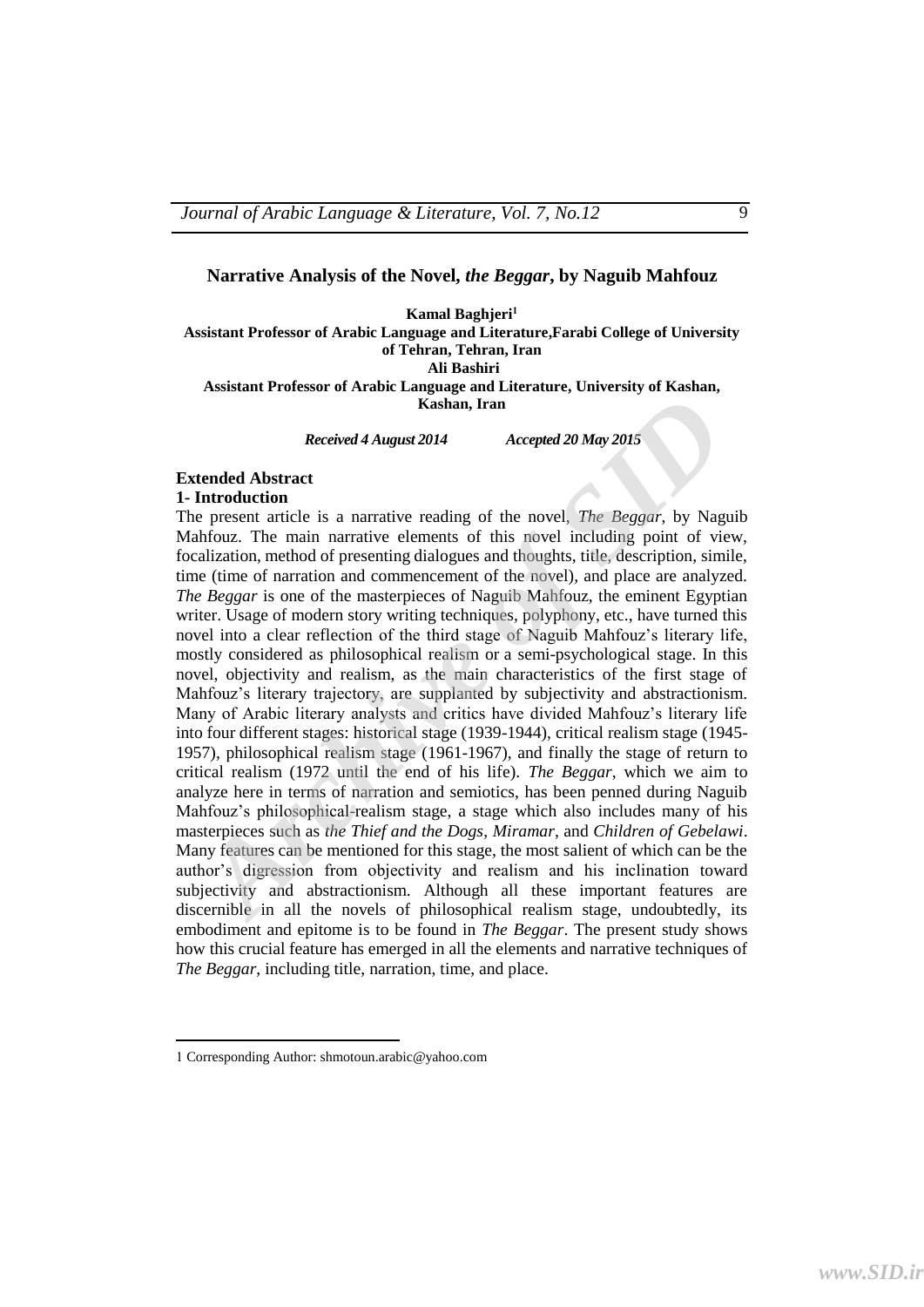#### **2- Point of View**

*The Beggar* is narrated from three different points of view; hence there is a multiplicity of narrators. Some parts of this novel are narrated from a third person point of view. The next point of view is that of first person which comprises a considerable portion of the novel. This point of view takes various forms in the novel such as first person singular which is used to explicate Omar's inner crisis and commotion, in a naked and nude way. Obviously, no one can express this crisis for the audience as well as the character himself. The second one is monologue, where in fact Omar is talking to himself. In this type of narration, he addresses himself. This type of narration reveals another aspect of Omar's psyche for the reader. The third point of view is the first person plural which expands the realm of Omar's psyche, transforming it from a singular I to a plural I. Another point of view is the second person which is in fact a fusion of the third person and monologue. In this type of narration, the author, one way or another, addresses the reader. In fact, the author asks the reader to step into the character's shoes and interact with the narration.

### **3- Focalization**

Focalization in *The Beggar* takes two different forms, among which the author has created a relative balance: zero focalization and internal focalization. In parts of the novel, the narrator takes an overhead vision; thus zero focalization reigns over the narrative. But, not before long, this type of focalization is replaced by internal focalization. In this type of focalization that, usually, materializes in inner monologues of the main character, narrator's point of view accompanies the character. Concerning the way of presenting speeches and thoughts, it should be mentioned that direct, free presentation of thoughts along with pure narration are more frequent in *The Beggar*, the former corresponding with internal focalization and the latter with zero focalization. However, another salient narrative point discernible in *The Beggar* is its polyphonic feature, compared to Mahfouz's previous novels, specifically in the critical realism stage. In fact, *The Beggar* can be taken as a perfect example of a polyphonic novel, a notion propounded by Mikhail Bakhtin in his dialogism. are a water as well similater interact and the calculater and the enterpret in fact Omar is talking to himself. In this type of narration, he addresses mself. This type of narration reveals another aspect of Omar's psyche

#### **4- Title**

*The Beggar,* regardless of being a set of words, has many connotations within itself which become clear as the reader pores over the novel. It is a description of the protagonist (Omar al-Hamzawi) or the bourgeoisie class during the 60s in Egypt, to which Omar al-Hamzawi belongs. A class divest of its past (especially in the 20s and 30s of the  $20<sup>th</sup>$  century, which had a pivotal role in 1919 revolution and anticolonial movements) aspirations, zest, and gusto, and then, having been drowned in the superficiality of life, in seeking what it has missed.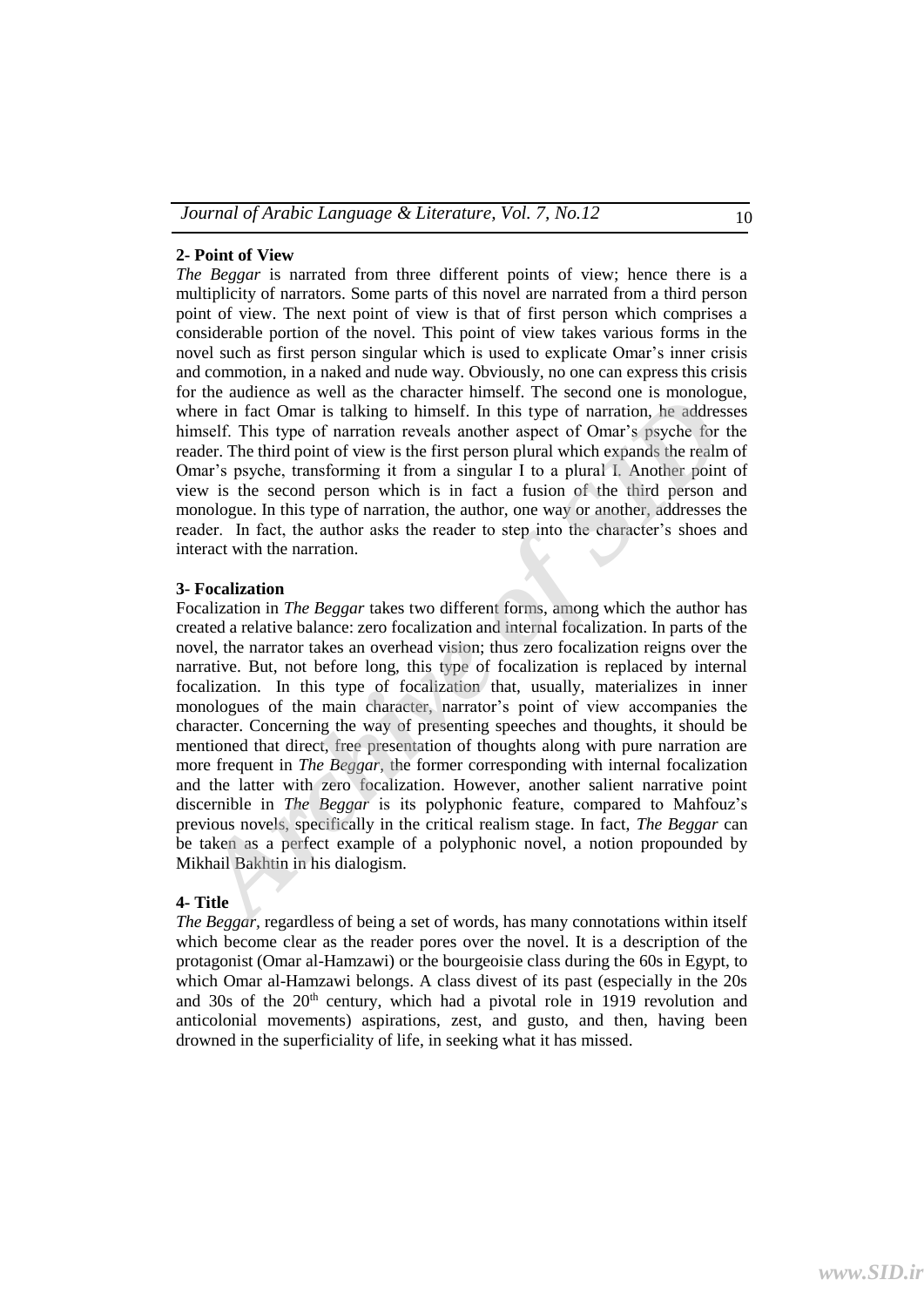Naguib Mahfouz, by presenting a digressing and technical beginning, induces the two mentioned functiones—giving information and creating incentive—in the best possible form into his work. To achieve this, he has used a narrative technique known as *mise en abyme*.

#### **4-1- Description**

It is known that usually description in a novel is presented either through objective description or expressionistic description. Taking a brief glance at *The Beggar* we can realize that the preponderance of the descriptions used in this novel is of the latter type, while in the novels pertaining to the second stage of Naguib Mahfouz's literary life (critical realism) objective description is absolutely dominant.

#### **5- Place**

Contrary to the previous novels, the majority of places in *The Beggar* are confined places such as a doctor's office, Omar al-Hamzawi's house, his workplace, a cabaret, a new apartment, a house on the outskirts of the city ,etc., which are more commensurate with the protagonist's mental and psychological crisis and lend a lot of strength to the abstract aspect of the novel. *Archima dia Salary description in diverting a brief and the Beggar weight of the system and the prepondence of the description State and The Beggar we realize that the preponderance of the descriptions used in this novel* 

## **6- Time**

Concerning the element of time, what distinguishes this novel from not only the novel of the critical realism stage, but also from other novels of his philosophical realism stage (e.g., *the Thief and the Dogs*) is the entwinement of past and present in an abstract, non-objective process, materializing in Omar's monologues.

**Key word:** Naghib Mahfouz, Philosophic. Realism, Beggar(AL shahaz), Narrative Study.

## **References (In Persian)**

- 1. Ahmadi, B. (2007). *The structure and interpretation of the text*. Tehran, Iran: Markaz Publication.
- 2. Ahmadi, B. (2013). *From pictorial signs to the text*. Tehran, Iran: Markaz Publication.
- 3. Anousheh, H. (2002). *Encyclopedia of Persian literature* (Vol. 2). Tehran, Iran: Ministry of Culture and Islamic Guidance Press.
- 4. Biniaz, F. (2008). *An introduction to story writing and narratology*. Tehran, Iran: Afraz Publication.
- 5. Hassani Rad, M. (2010). Focalization as a tool for narrative. *Ketab Mah, 152*, 51-56.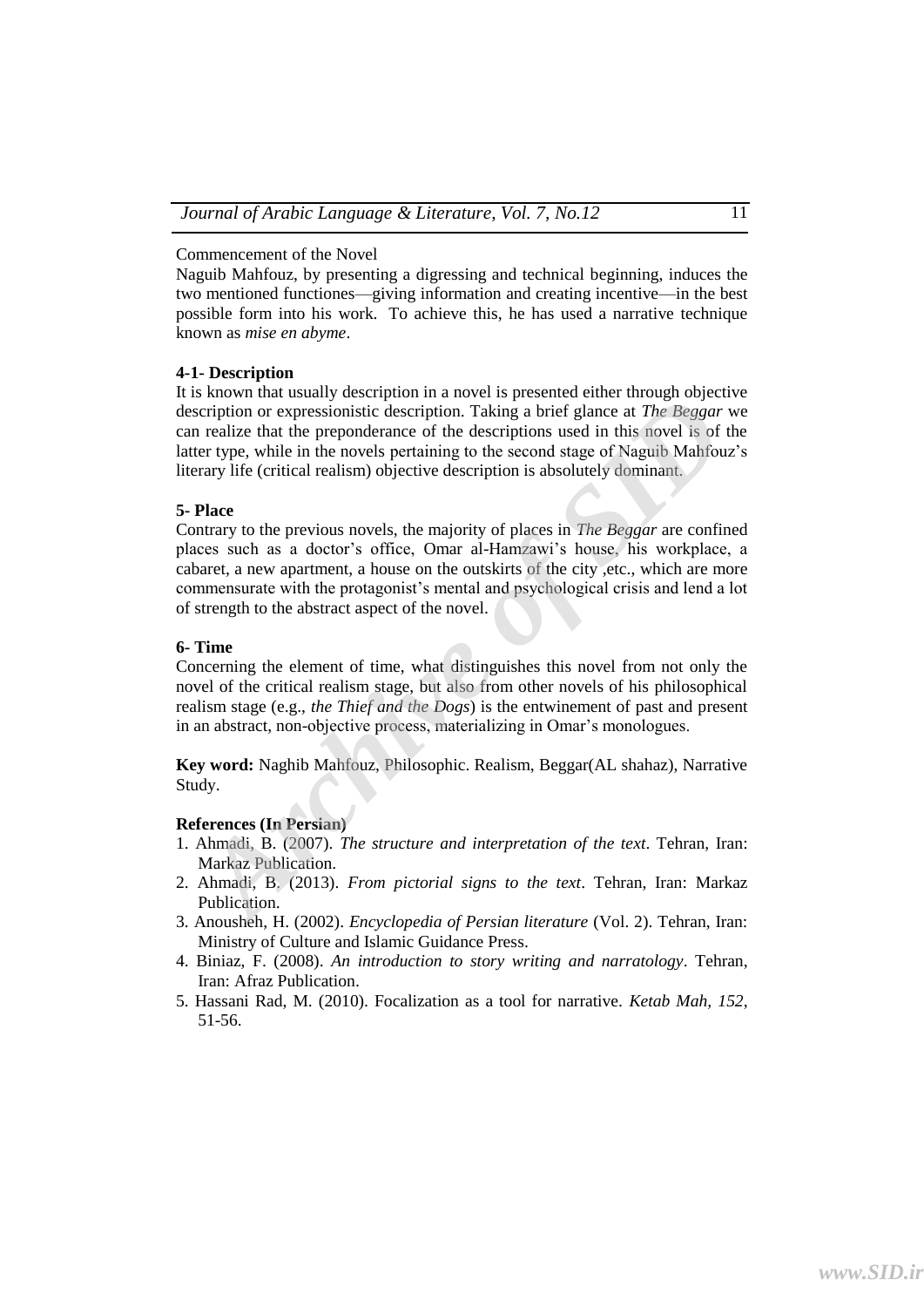- 6. Mahfouz, N. (2009). *The beggar* (M. Dehghani, Trans.). Tehran, Iran: Niloufar Publication.
- 7. Mohammad Saeed, F. Z. (1999). *Symbolism in the works of Naguib Mahfouz* (N. Rajai, Trans.). Mashhad, Iran: Ferdowsi University of Mashhad Press.
- 8. Toolan, M. (2007). *Narratology (A critical linguistic introduction)* (S. F. Alavi & F. Nemati, Trans.). Tehran, Iran: SAMT.

#### **References (In Arabic)**

- 1. Al-Ghazi, M. V. (2010). *A dictionary of narratological terms*. Beirut, Lebanon: International Alliance of Independent Publishers.2. Al-Riahi Ghosantini, N. (2008). *An introduction to the theory of narrative description*. Beirut, Lebanon: Dar-Alfarabi. **Archives Can Arabistabel Archive of** *Archive of narratological terms***. Beirut, Lebanon: International Alliance of Independent Publishers.2. Al-Riahi Ghosantini, N. (2008). An introduction to the theory of narrative descri**
- 3. Al-Shatti, S. (2004). *Symbol and symbolization in the works of Naguib Mahfouz*. Cairo, Egypt: Al-Heiat Al-Mesriyeh Al-Ameh Al-Ketab.
- 4. Khalil, I. (2010). *The structure of a narrative text*. Algiers, Algeria: Manshūrāt al-Ikhtilāf.
- 5. Lahmidani, H. (1991). *The structure of a narrative text (From a literary criticism angle)*. Beirut, Lebanon: Arab Cultural and Community Center.
- 6. Mahfouz, N. (n.d.). *The beggar*. Cairo, Egypt: Maktaba-Al-Meser.
- 7. Mohammad Al-Amin Al-Talaba, M. S. (2008). *Language dimensions in the contemporary Arabic narrative works (A theoretical and comparative study of symbolization of narrative texts)*. Beirut, Lebanon: Arab Diffusion Company.
- 8. Shaker, A. N. (1994). *Aesthetics of place in Arabic novels*. Beirut, Lebanon: Arabic Institute for Research and Publishing.
- 9. Shokri, Gh. (1982). *A faithful writer (A research in the works of Naguib Mahfouz)*. Beirut, Lebanon: Dar al-Afaq al-Jadidah.
- 10. Tarabichi, G. (1988). *God in a symbolic trip of Naguib Mahfouz*. Beirut, Lebanon: Dār al-Ṭalīʻah lil-Ṭibāʻah wa-al-Nashr.
- 11. Zeituni, L. (2002). *A dictionary of novel criticism terms*. Beirut, Lebanon: Al-